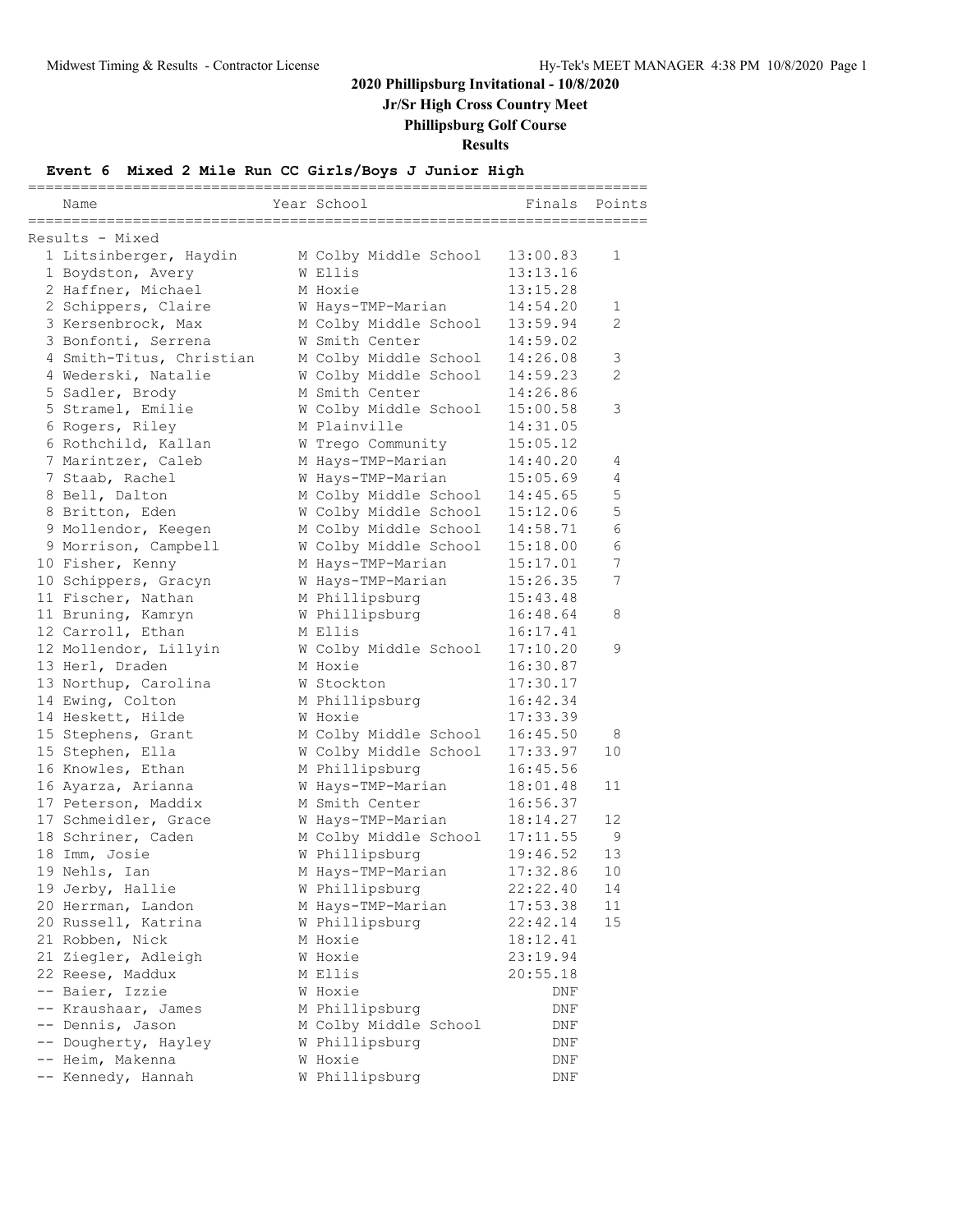**Jr/Sr High Cross Country Meet**

### **Phillipsburg Golf Course**

**Results**

### **....Event 6 Mixed 2 Mile Run CC Girls/Boys J Junior High**

|                       |            |       | Team Scores    |             |          |                |      |                |                 |                  |      |
|-----------------------|------------|-------|----------------|-------------|----------|----------------|------|----------------|-----------------|------------------|------|
| Rank Team             |            | Total |                | $1 \quad 2$ | 3        | $\overline{4}$ | $*5$ | $*6$           | $*7$            | $*8$             | $*9$ |
| Results - Mixed       |            |       |                |             |          |                |      |                |                 |                  |      |
| 1 Colby Middle School |            | 8     | $\overline{1}$ | 2 3 2 3     |          |                |      | 5 <sup>1</sup> | $5\overline{)}$ | $6 \overline{6}$ | 6    |
| Total Time:           | 56:26.08   |       |                |             |          |                |      |                |                 |                  |      |
| Average:              | 14:06.52   |       |                |             |          |                |      |                |                 |                  |      |
| 2 Hays-TMP-Marian     |            | 16    | $\overline{1}$ | 4 4 7 7 11  |          |                |      |                | 12              | 10               | - 11 |
| Total Time:           | 59:57.10   |       |                |             |          |                |      |                |                 |                  |      |
| Average:              | 14:59.28   |       |                |             |          |                |      |                |                 |                  |      |
| 3 Phillipsburg        |            | 50    | 8              |             | 13 14 15 |                |      |                |                 |                  |      |
| Total Time:           | 1:21:39.70 |       |                |             |          |                |      |                |                 |                  |      |
| Average:              | 20:24.93   |       |                |             |          |                |      |                |                 |                  |      |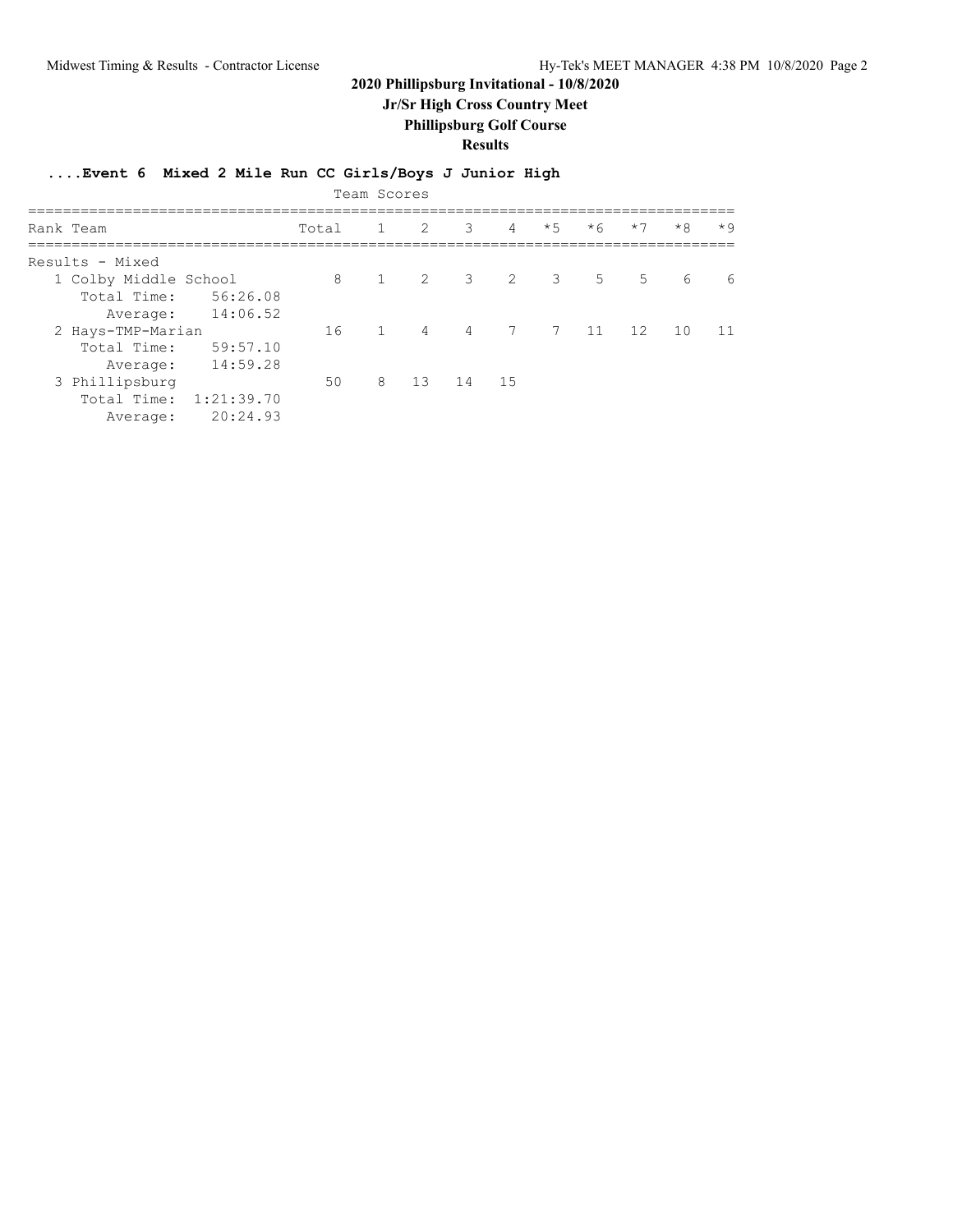### **Jr/Sr High Cross Country Meet**

### **Phillipsburg Golf Course**

**Results**

### **Event 4 Mixed 5k Run CC JV Girls/Boy Junior Varsity**

| Name                                                                                    | Year School                 |              |   |   |   | Finals Points |      |              |      |      |
|-----------------------------------------------------------------------------------------|-----------------------------|--------------|---|---|---|---------------|------|--------------|------|------|
| Results - Mixed                                                                         |                             |              |   |   |   |               |      |              |      |      |
| 1 Schmidt, Matthew                                                                      | M Norton Community 22:14.03 |              |   |   |   |               |      | $\mathbf{1}$ |      |      |
| 1 Campbell, Linsey                                                                      | W Smith Center              |              |   |   |   | 32:14.36      |      |              |      |      |
| 2 Branek, Nate                                                                          | M Norton Community 22:39.78 |              |   |   |   |               |      | 2            |      |      |
| 2 Dinkel, Star                                                                          | W Ellis                     |              |   |   |   | 39:41.46      |      |              |      |      |
| 3 Overmiller, Wyatt                                                                     | M Smith Center              |              |   |   |   | 22:53.60      |      |              |      |      |
| 4 Seamon, Jacob                                                                         | M Norton Community 23:00.03 |              |   |   |   |               |      | 3            |      |      |
| 5 Johnson, Clay                                                                         | M Hoxie                     |              |   |   |   | 23:00.05      |      |              |      |      |
| 6 Voss, Luke                                                                            | M Plainville                |              |   |   |   | 24:28.40      |      |              |      |      |
| 7 Miller, Eli                                                                           | M Norton Community 24:47.13 |              |   |   |   |               |      | 4            |      |      |
| 8 Kuhlman, Nolin                                                                        | M Oakley                    |              |   |   |   | 25:06.79      |      |              |      |      |
| 9 Woodyard, Hunter                                                                      | M Norton Community 25:25.80 |              |   |   |   |               |      | 5            |      |      |
| 10 Lange, Nick                                                                          | M Smith Center              |              |   |   |   | 25:46.77      |      |              |      |      |
| 11 Throop, Hunter                                                                       | M Russell                   |              |   |   |   | 25:51.06      |      |              |      |      |
| 12 Koetkemeyer, Marcus                                                                  | M Russell                   |              |   |   |   | 26:05.89      |      |              |      |      |
| 13 Cimaglia, Cory                                                                       | M Plainville                |              |   |   |   | 27:26.46      |      |              |      |      |
| 14 Heim, Adam                                                                           | M Hoxie                     |              |   |   |   | 27:45.81      |      |              |      |      |
| 15 Black, Jonah                                                                         | M Northern Valley 34:03.57  |              |   |   |   |               |      |              |      |      |
| -- Jones, Dylan                                                                         | M Norton Community          |              |   |   |   | DNF           |      |              |      |      |
| -- Westhusin, Isaac                                                                     | M Plainville                |              |   |   |   | DNF           |      |              |      |      |
| -- Manning, Reilly                                                                      | W Norton Community          |              |   |   |   | DNF           |      |              |      |      |
|                                                                                         | Team Scores                 |              |   |   |   |               |      |              |      |      |
| Rank Team                                                                               | ==================<br>Total | $\mathbf{1}$ | 2 | 3 | 4 | $*5$          | $*6$ | $*7$         | $*8$ | $*9$ |
| Results - Mixed<br>1 Norton Community<br>Total Time: 1:32:40.97<br>23:10.25<br>Average: | 10                          | $\mathbf{1}$ | 2 | 3 | 4 | 5             |      |              |      |      |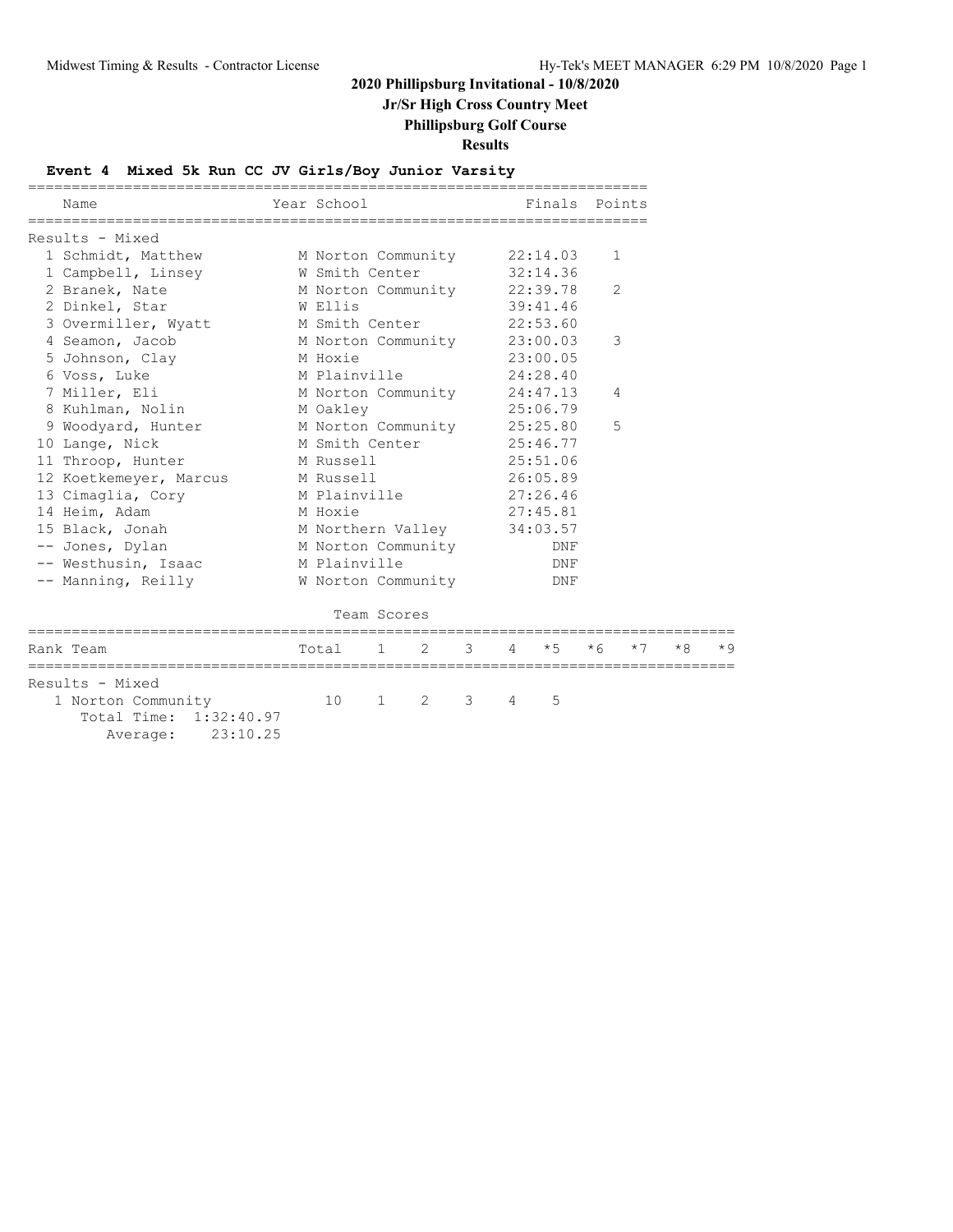**Jr/Sr High Cross Country Meet**

**Phillipsburg Golf Course**

**Results**

### **Event 1 Women 5k Run CC Varsity Girl Varsity**

| Name                          | Year School                                         | Finals Points |    |
|-------------------------------|-----------------------------------------------------|---------------|----|
| Results - Women               |                                                     |               |    |
| 1 Diercks, Emily              | Hoxie                                               | 20:58.02      |    |
| 2 Murdock, Lara               | Colby                                               | 21:04.67      | 1  |
| 3 Chavez, Kathie              | Colby                                               | 21:38.15      | 2  |
| 4 Russell, Madi               | Ellis                                               | 21:50.40      | 3  |
| 5 Metcalf, Seanna             | Colby                                               | 23:03.02      | 4  |
| 6 Bosserman, Citori           | Oakley                                              | 23:07.46      | 5  |
| 7 Rumback, Jaelyn             | Vaniey<br>Norton Community 23:07.93                 |               | 6  |
| 8 Allen, Sophie               | Hays-TMP-Marian                                     | 23:20.37      | 7  |
| 9 Rueschhoff, Abby            | Hays-TMP-Marian                                     | 23:31.61      | 8  |
| 10 Johnson, Jaelle            | Oakley                                              | 23:48.66      | 9  |
| 11 Hall, Catherine            | Norton Community                                    | 23:53.28      | 10 |
| 12 Allison, Daysha            | Oakley                                              | 23:57.88      | 11 |
|                               | 13 Clydesdale, Mackenzie Morton Community           | 24:00.40      | 12 |
| 14 Kohl, Makenna              | Ellis                                               | 24:00.61      | 13 |
| 15 Eberle, Macy               | Ellis                                               | 24:03.87      | 14 |
| 16 Enochs, Gracie             | Smith Center                                        | 24:12.07      |    |
| 17 Collins, Ainsley           | Smith Center<br>Norton Community<br>Hays-TMP-Marian | 24:13.84      | 15 |
| 18 Weber, Allison             | Hays-TMP-Marian                                     | 24:55.89      | 16 |
| 19 Dortland, Camille          | Russell                                             | 24:58.56      |    |
| 20 Allen, Kyleigh             | -<br>Hays-TMP-Marian                                | 25:17.38      | 17 |
| 21 Cates, Laurel              | Colby                                               | 25:36.55      | 18 |
| 22 Losey, Aubrey              | Oakley                                              | 25:56.91      | 19 |
| 23 Manning, Ryann             | Norton Community 26:22.93                           |               | 20 |
| 24 Baalman, Julianna          | Hays-TMP-Marian                                     | 26:52.54      | 21 |
| 25 Renner, Jada               | Oakley                                              | 27:10.81      | 22 |
| 26 James, Maggie              | Ellis                                               | 27:27.41      | 23 |
| 27 Rogers, Cheyenne           | Plainville                                          | 27:32.59      |    |
| 28 Beffort, Whitney           | Hays-TMP-Marian 27:36.21                            |               | 24 |
| 29 Crawford, Mali             | Ellis                                               | 27:47.13      | 25 |
| 30 Ayarza, Kadrian            | Hays-TMP-Marian                                     | 29:33.02      | 26 |
| 31 Younkin, Madison           | Norton Community 29:33.32                           |               | 27 |
| 32 Reimer, Kylie              |                                                     | 31:55.82      |    |
| 33 Westbrook, Maycee          | Kensington-T<br>Kensington-T                        | 32:23.07      |    |
| 34 Evins, Emma                | Oakley                                              | 33:42.45      | 28 |
| 35 Rogers, Taylor             | Plainville                                          | 38:05.04      |    |
| -- Montes, Martina            | Oakley                                              | DNF           |    |
| -- Robben, Samantha           | Hoxie                                               | DNF           |    |
| -- Kennedy, Collette          | Phillipsburg                                        | DNS           |    |
| -- Bailey, Hannah             | Norton Community                                    | <b>DNS</b>    |    |
|                               | Team Scores                                         |               |    |
|                               |                                                     |               |    |
| $D \cap n \mid r$ To $\cap m$ | $T - + -1$                                          | $\star$ 5     |    |

Rank Team  $\begin{array}{ccccccccc} \text{Total} & 1 & 2 & 3 & 4 & *5 & *6 & *7 & *8 & *9 \\ \hline \end{array}$ =================================================================================

Results - Women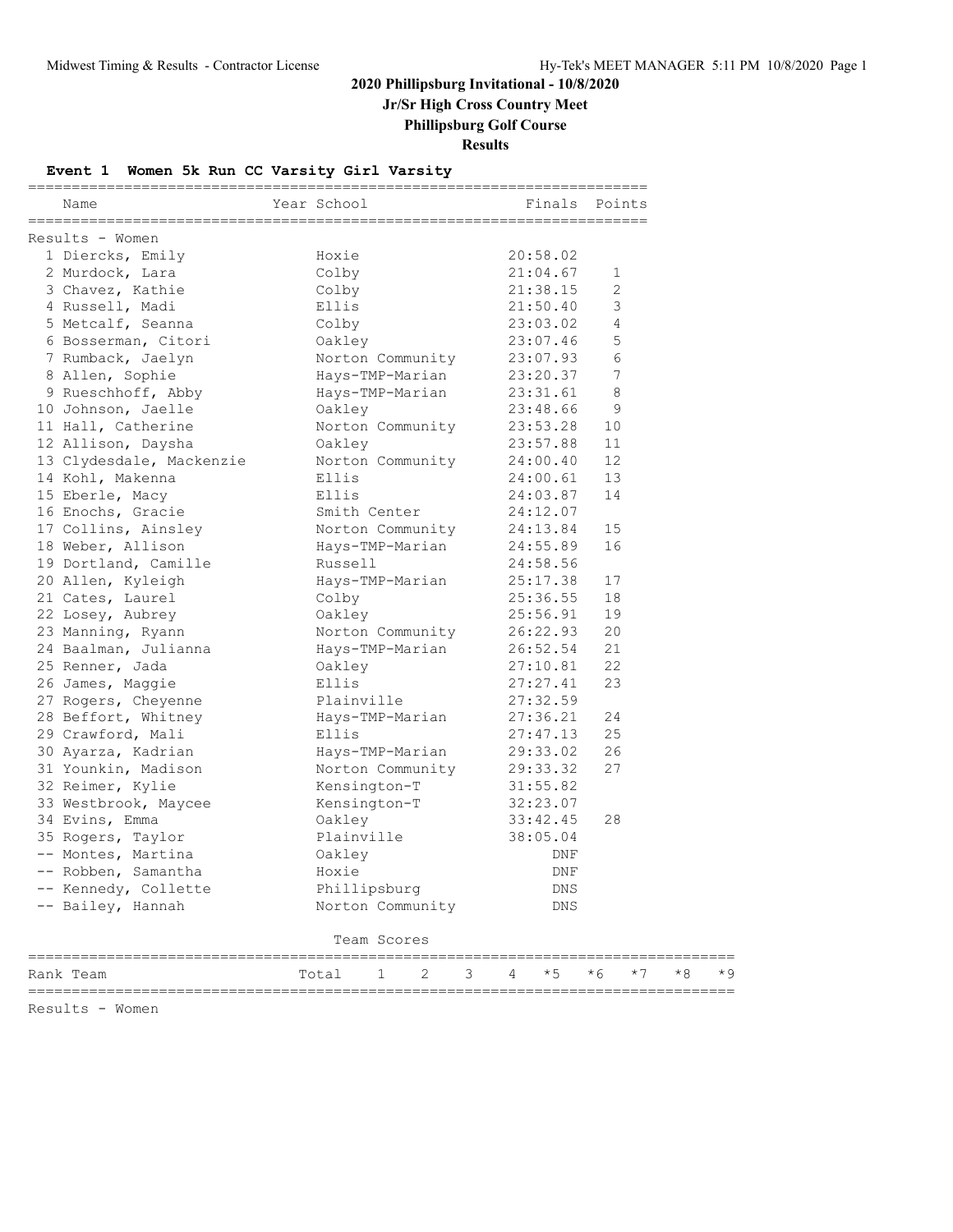# **Jr/Sr High Cross Country Meet**

**Phillipsburg Golf Course**

**Results**

| Event 1 Women 5k Run CC Varsity Girl Varsity |     |               |    |                |       |    |    |    |
|----------------------------------------------|-----|---------------|----|----------------|-------|----|----|----|
| 1 Colby                                      | 2.5 | $\mathbf{1}$  | 2  | $\overline{4}$ | 18    |    |    |    |
| Total Time: 1:31:22.39                       |     |               |    |                |       |    |    |    |
| 22:50.60<br>Average:                         |     |               |    |                |       |    |    |    |
| 2 Norton Community                           | 43  | 6             |    | 10 12          | 15    | 20 | 27 |    |
| 1:35:15.45<br>Total Time:                    |     |               |    |                |       |    |    |    |
| 23:48.87<br>Average:                         |     |               |    |                |       |    |    |    |
| 3 Oakley                                     | 44  | $5 -$         | 9  | 11             | 19    | 22 | 28 |    |
| Total Time: 1:36:50.91                       |     |               |    |                |       |    |    |    |
| 24:12.73<br>Average:                         |     |               |    |                |       |    |    |    |
| 4 Hays-TMP-Marian                            | 48  | 7             | 8  | 16             | 17 21 |    | 24 | 26 |
| 1:37:05.25<br>Total Time:                    |     |               |    |                |       |    |    |    |
| 24:16.32<br>Average:                         |     |               |    |                |       |    |    |    |
| 5 Ellis                                      | 53  | $\mathcal{B}$ | 13 | 14             | 23    | 25 |    |    |
| 1:37:22.29<br>Total Time:                    |     |               |    |                |       |    |    |    |
| 24:20.58<br>Average:                         |     |               |    |                |       |    |    |    |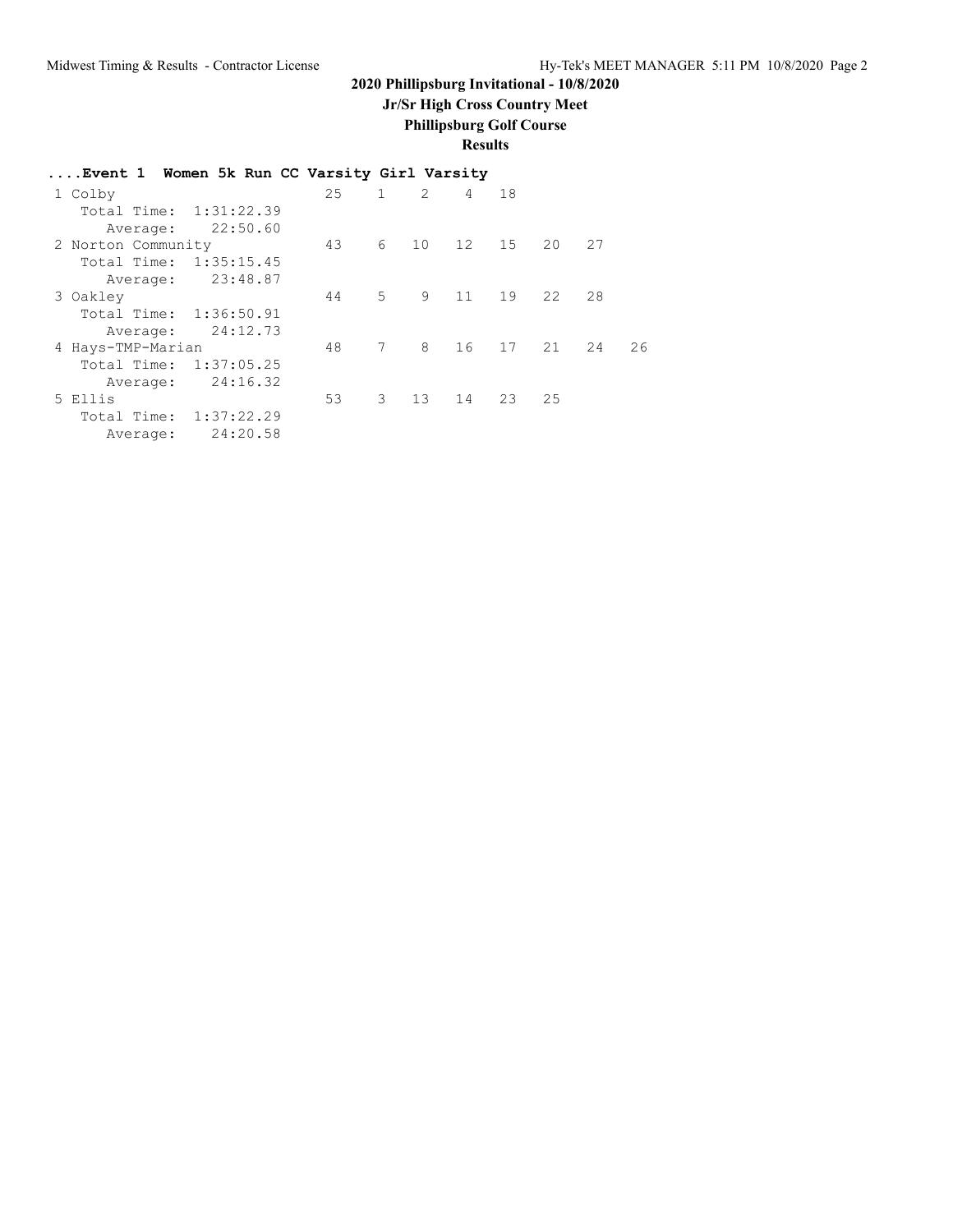# **2020 MCL Championships - 10/8/2020**

**Jr/Sr High Cross Country Meet**

**Phillipsburg Golf Course**

**Results**

### **Event 1 Women 5k Run CC Varsity Girl Varsity**

| Name                 |                              | Year School      |                                        |   |   | Finals Points |             |      |      |      |
|----------------------|------------------------------|------------------|----------------------------------------|---|---|---------------|-------------|------|------|------|
| Results - Women      |                              |                  |                                        |   |   |               |             |      |      |      |
| 1 Diercks, Emily     |                              | Hoxie            |                                        |   |   | 20:58.02      |             |      |      |      |
| 2 Russell, Madi      |                              | Ellis            |                                        |   |   | 21:50.40      | $\mathbf 1$ |      |      |      |
| 3 Bosserman, Citori  |                              | Oakley           |                                        |   |   | 23:07.46      | 2           |      |      |      |
| 4 Rumback, Jaelyn    |                              | Norton Community |                                        |   |   | 23:07.93      | 3           |      |      |      |
| 5 Allen, Sophie      |                              | Hays-TMP-Marian  |                                        |   |   | 23:20.37      | 4           |      |      |      |
| 6 Rueschhoff, Abby   |                              | Hays-TMP-Marian  |                                        |   |   | 23:31.61      | 5           |      |      |      |
| 7 Johnson, Jaelle    |                              | Oakley           |                                        |   |   | 23:48.66      | 6           |      |      |      |
| 8 Hall, Catherine    |                              | Norton Community |                                        |   |   | 23:53.28      | 7           |      |      |      |
| 9 Allison, Daysha    |                              | Oakley           |                                        |   |   | 23:57.88      | 8           |      |      |      |
|                      | 10 Clydesdale, Mackenzie     | Norton Community |                                        |   |   | 24:00.40      | 9           |      |      |      |
| 11 Kohl, Makenna     |                              | Ellis            |                                        |   |   | 24:00.61      | 10          |      |      |      |
| 12 Eberle, Macy      |                              | Ellis            |                                        |   |   | 24:03.87      | 11          |      |      |      |
| 13 Enochs, Gracie    |                              | Smith Center     |                                        |   |   | 24:12.07      |             |      |      |      |
| 14 Collins, Ainsley  |                              | Norton Community |                                        |   |   | 24:13.84      | 12          |      |      |      |
| 15 Weber, Allison    |                              | Hays-TMP-Marian  |                                        |   |   | 24:55.89      | 13          |      |      |      |
| 16 Dortland, Camille |                              | Russell          |                                        |   |   | 24:58.56      |             |      |      |      |
| 17 Allen, Kyleigh    |                              | Hays-TMP-Marian  |                                        |   |   | 25:17.38      | 14          |      |      |      |
| 18 Losey, Aubrey     |                              | Oakley           |                                        |   |   | 25:56.91      | 15          |      |      |      |
| 19 Manning, Ryann    |                              | Norton Community |                                        |   |   | 26:22.93      | 16          |      |      |      |
| 20 Baalman, Julianna |                              | Hays-TMP-Marian  |                                        |   |   | 26:52.54      | 17          |      |      |      |
| 21 Renner, Jada      |                              | Oakley           |                                        |   |   | 27:10.81      | 18          |      |      |      |
| 22 James, Maggie     |                              | Ellis            |                                        |   |   | 27:27.41      | 19          |      |      |      |
| 23 Rogers, Cheyenne  |                              | Plainville       |                                        |   |   | 27:32.59      |             |      |      |      |
| 24 Beffort, Whitney  |                              | Hays-TMP-Marian  |                                        |   |   | 27:36.21      | 20          |      |      |      |
| 25 Crawford, Mali    |                              | Ellis            |                                        |   |   | 27:47.13      | 21          |      |      |      |
| 26 Ayarza, Kadrian   |                              | Hays-TMP-Marian  |                                        |   |   | 29:33.02      | 22          |      |      |      |
| 27 Younkin, Madison  |                              | Norton Community |                                        |   |   | 29:33.32      | 23          |      |      |      |
| 28 Evins, Emma       |                              | Oakley           |                                        |   |   | 33:42.45      | 24          |      |      |      |
| 29 Rogers, Taylor    |                              | Plainville       |                                        |   |   | 38:05.04      |             |      |      |      |
| -- Montes, Martina   |                              | Oakley           |                                        |   |   | DNF           |             |      |      |      |
| -- Robben, Samantha  |                              | Hoxie            |                                        |   |   | DNF           |             |      |      |      |
| -- Bailey, Hannah    |                              | Norton Community |                                        |   |   | <b>DNS</b>    |             |      |      |      |
| -- Kennedy, Collette |                              | Phillipsburg     |                                        |   |   | DNS           |             |      |      |      |
| -- Murdock, Lara     |                              | Colby            |                                        |   |   | X21:04.67     |             |      |      |      |
| -- Chavez, Kathie    |                              | Colby            |                                        |   |   | X21:38.15     |             |      |      |      |
| -- Metcalf, Seanna   |                              | Colby            |                                        |   |   | X23:03.02     |             |      |      |      |
| -- Cates, Laurel     |                              | Colby            |                                        |   |   | X25:36.55     |             |      |      |      |
| -- Reimer, Kylie     |                              | Kensington-T     |                                        |   |   | X31:55.82     |             |      |      |      |
| -- Westbrook, Maycee |                              | Kensington-T     |                                        |   |   | X32:23.07     |             |      |      |      |
|                      |                              | Team Scores      |                                        |   |   |               |             |      |      |      |
| Rank Team            | ____________________________ | 1<br>Total       | =====================<br>$\mathcal{D}$ | 3 | 4 | $*5$          | $*6$        | $*7$ | $*8$ | $*9$ |

=================================================================================

Results - Women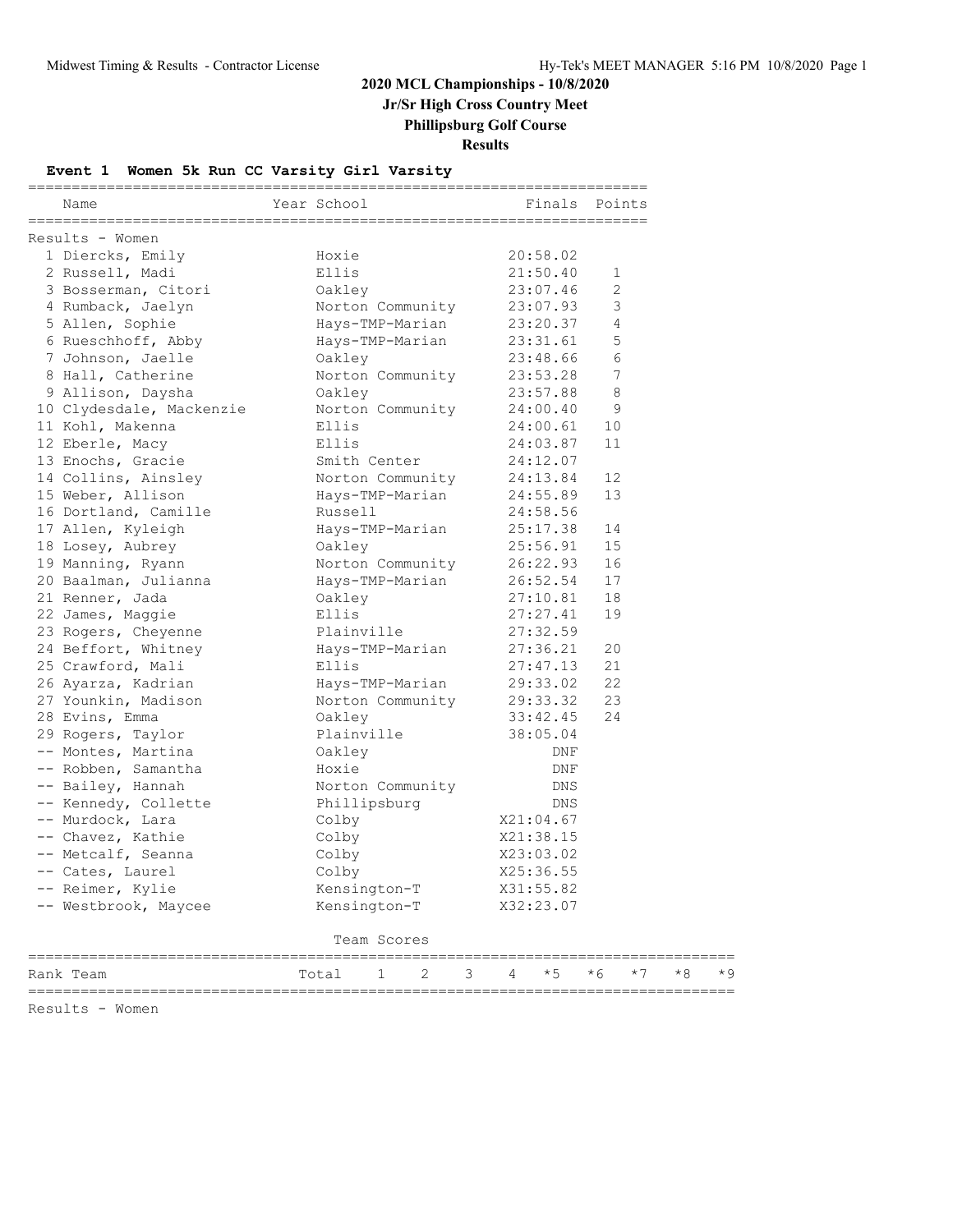### **2020 MCL Championships - 10/8/2020**

**Jr/Sr High Cross Country Meet**

# **Phillipsburg Golf Course**

**Results**

| Event 1 Women 5k Run CC Varsity Girl Varsity |
|----------------------------------------------|
|----------------------------------------------|

| 1 Norton Community     |          | 31 | 3              | 7 | 9           | 12 | 16 23 |        |    |
|------------------------|----------|----|----------------|---|-------------|----|-------|--------|----|
| Total Time: 1:35:15.45 |          |    |                |   |             |    |       |        |    |
| Average:               | 23:48.87 |    |                |   |             |    |       |        |    |
| 2 Oakley               |          | 31 | $\overline{2}$ |   | 6 8 15      |    | 18 24 |        |    |
| Total Time: 1:36:50.91 |          |    |                |   |             |    |       |        |    |
| Average:               | 24:12.73 |    |                |   |             |    |       |        |    |
| 3 Hays-TMP-Marian      |          | 36 | 4              |   | 5 13 14     |    | 17    | $20 -$ | 22 |
| Total Time: 1:37:05.25 |          |    |                |   |             |    |       |        |    |
| Average:               | 24:16.32 |    |                |   |             |    |       |        |    |
| 4 Ellis                |          | 41 | 1              |   | 10 11 19 21 |    |       |        |    |
| Total Time: 1:37:22.29 |          |    |                |   |             |    |       |        |    |
| Average:               | 24:20.58 |    |                |   |             |    |       |        |    |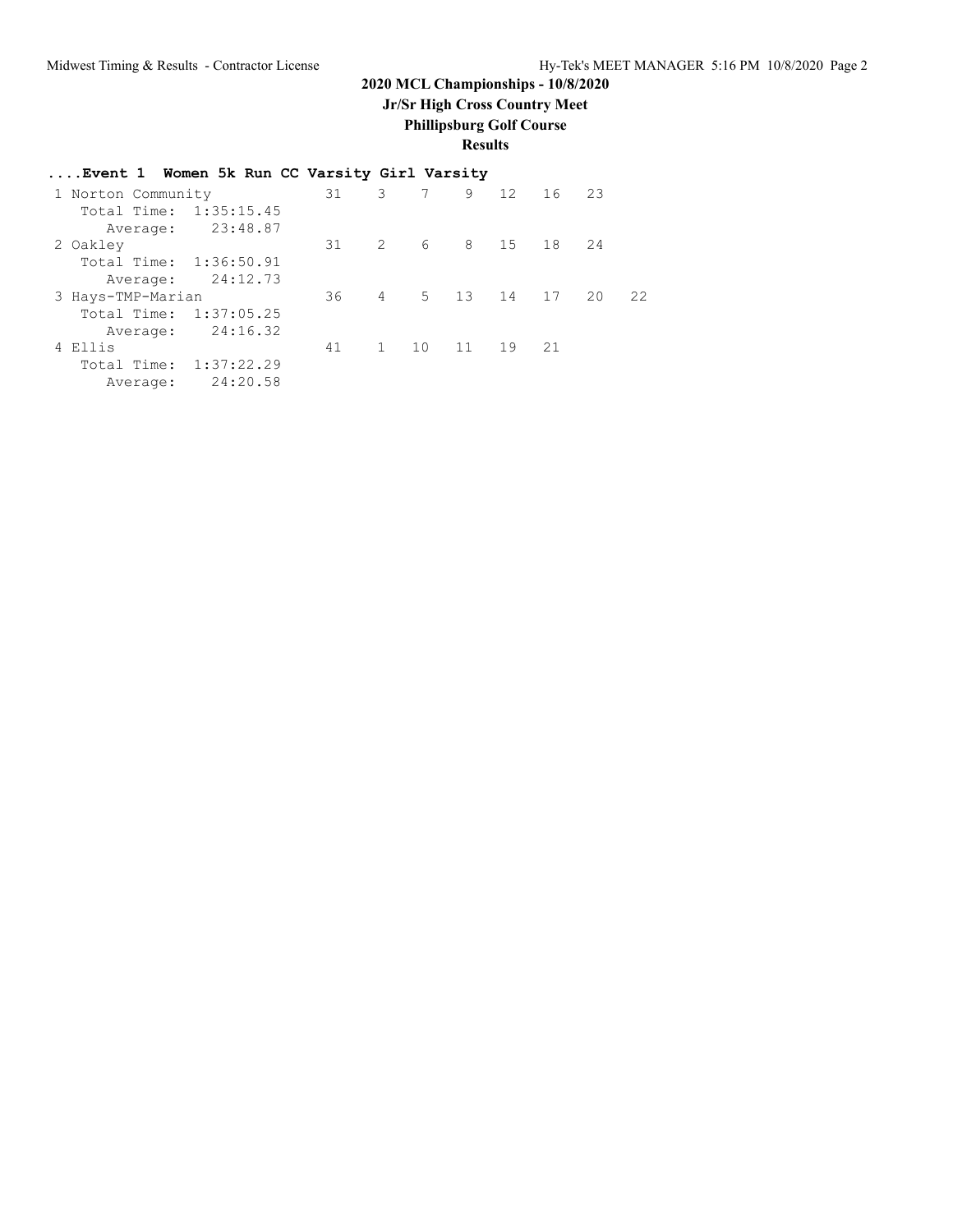**Jr/Sr High Cross Country Meet**

**Phillipsburg Golf Course**

**Results**

### **Event 2 Men 5k Run CC Varsity Boys Varsity**

| Name                                                    | Year School      | ==========<br>Finals | Points         |
|---------------------------------------------------------|------------------|----------------------|----------------|
| ====================<br>==============<br>Results - Men |                  |                      |                |
| 1 Giefer, Wyndom                                        | Trego Community  | 17:27.13             |                |
| 2 Friess, Gabriel                                       | Hoxie            | 17:45.11             | $\mathbf 1$    |
| 3 Pyle, Samuel                                          | Ellis            | 18:33.13             | $\mathfrak{D}$ |
| 4 McCullough, Chayse                                    | Plainville       | 18:58.63             |                |
| 5 Hamel, Jonathan                                       | Stockton         | 19:07.72             |                |
| 6 Pinkerton, Sam                                        | Phillipsburg     | 19:12.53             |                |
| 7 Diercks, Connor                                       | Hoxie            | 19:47.57             | 3              |
| 8 Urban, Mason                                          | Norton Community | 19:59.49             | 4              |
| 9 Wildeman, Rylan                                       | Norton Community | 20:02.60             | 5              |
| 10 Lindsey, Cameron                                     | Stockton         | 20:09.54             |                |
| 11 Moon, Eric                                           | Phillipsburg     | 20:10.25             |                |
| 12 Bieker, Matthew                                      | Ellis            | 20:15.32             | 6              |
| 13 Bencomo, Brian                                       | Northern Valley  | 20:17.10             |                |
| 14 Schoenberger, Tyler                                  | Oakley           | 20:19.69             |                |
| 15 Shaw, Clay                                           | Ellis            | 20:21.20             | 7              |
| 16 Goss, Riley                                          | Norton Community | 20:21.25             | 8              |
| 17 Willour, Matt                                        | Norton Community | 20:42.41             | 9              |
| 18 Weber, RJ                                            | Oakley           | 20:44.16             |                |
| 19 Shellito, Landon                                     | Smith Center     | 20:53.98             |                |
| 20 Binder, Braydon                                      | Hays-TMP-Marian  | 20:56.08             | 10             |
| 21 Davis, Landen                                        | Phillipsburg     | 20:57.23             |                |
| 22 Becker, Caden                                        | Hays-TMP-Marian  | 21:01.37             | 11             |
| 23 Cooper, Zach                                         | Hoxie            | 21:03.41             | 12             |
| 24 Simmons, Heath                                       | Norton Community | 21:09.65             | 13             |
| 25 Myers, Lincoln                                       | Colby            | 21:12.46             | 14             |
| 26 Epp, Kane                                            | Hoxie            | 21:25.03             | 15             |
| 27 Gleason, Levi                                        | Hoxie            | 21:55.39             | 16             |
| 28 Garvert, Michael                                     | Plainville       | 22:06.25             |                |
| 29 Carroll, Austin                                      | Ellis            | 22:16.08             | 17             |
| 30 Atwell, Leron                                        | Norton Community | 22:25.45             | 18             |
| 31 Musquiz, Darian                                      | Norton Community | 22:31.01             | 19             |
| 32 Valencia, Mario                                      | Hays-TMP-Marian  | 22:31.94             | 20             |
| 33 Gower, Jimmy                                         | Kensington-T     | 22:36.89             |                |
| 34 Elliott, Cade                                        | Hill City        | 22:51.52             | 21             |
| 35 Wetter, Jacob                                        | Colby            | 23:11.77             | 22             |
| 36 Budig, Dylan                                         | Hill City        | 23:18.50             | 23             |
| 37 Long, Trenton                                        | Hill City        | 23:23.29             | 24             |
| 38 Davenport, Wyatt                                     | Colby            | 23:26.04             | 25             |
| 39 Stecklein, Nathan                                    | Hays-TMP-Marian  | 23:29.91             | 26             |
| 40 Runnalls, Sean                                       | Oakley           | 23:37.28             |                |
| 41 Cross, Jackson                                       | Russell          | 23:47.90             |                |
| 42 Shepard, Quinton                                     | Ellis            | 23:52.95             | 27             |
| 43 Birdsall, Jay                                        | Plainville       | 24:04.21             |                |
| 44 Krug, Charlie                                        | Russell          | 24:16.03             |                |
| 45 Holmes, Seamus                                       | Hays-TMP-Marian  | 24:33.88             | 28             |
| 46 Gansel, Dylan                                        | Hill City        | 24:38.79             | 29             |
| 47 Barton, Clayton                                      | Colby            | 24:39.92             | 30             |
| 48 Henrickson, Seth                                     | Northern Valley  | 24:57.86             |                |
| 49 Stauffer, Jaden                                      | Kensington-T     | 25:03.68             |                |
| 50 Lampert, Tyler                                       | Russell          | 25:14.65             |                |
| 51 Walker, Owen                                         | Hoxie            | 25:17.32             | 31             |
|                                                         |                  |                      |                |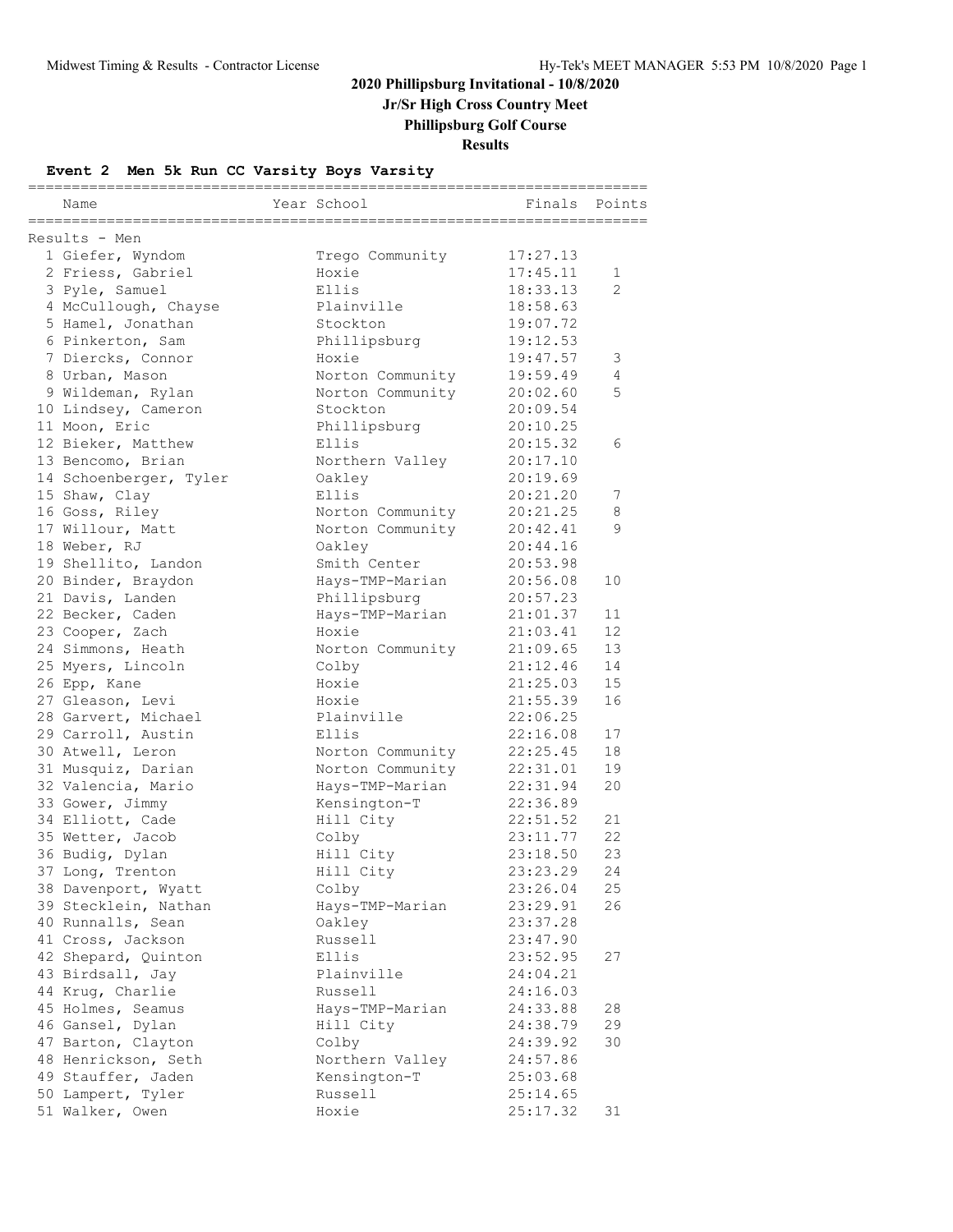# **Jr/Sr High Cross Country Meet**

### **Phillipsburg Golf Course**

### **Results**

### **....Event 2 Men 5k Run CC Varsity Boys Varsity**

| 52 Smith, Isaac<br>53 Heimerman, Jacob<br>54 Harmon, Peyton<br>55 Sekavec, Macon<br>56 Stewart, Jonathan<br>57 Hilger, Connor<br>-- Brown, Steele<br>-- TerHaar, Drestin<br>-- Kraushaar, Kyron<br>-- Burger, Johnny<br>-- Teeter, Matthew<br>-- Metzler, Dakota | Colby<br>Hoxie<br>Colby<br>Colby<br>Oakley<br>Ellis | Hill City<br>Kensington-T<br>Plainville<br>Kensington-T | Hays-TMP-Marian<br>Hays-TMP-Marian |                 |    | 25:17.33<br>25:50.27<br>27:03.42<br>27:04.86<br>27:48.35<br>28:08.05<br><b>DNF</b><br>DNF<br>DNF<br>DNF<br><b>SCR</b><br><b>SCR</b> | 32<br>33<br>34<br>35<br>36 |      |      |      |
|------------------------------------------------------------------------------------------------------------------------------------------------------------------------------------------------------------------------------------------------------------------|-----------------------------------------------------|---------------------------------------------------------|------------------------------------|-----------------|----|-------------------------------------------------------------------------------------------------------------------------------------|----------------------------|------|------|------|
| -- Fink, Ian                                                                                                                                                                                                                                                     | Oakley                                              |                                                         |                                    |                 |    | <b>SCR</b>                                                                                                                          |                            |      |      |      |
|                                                                                                                                                                                                                                                                  |                                                     | Team Scores                                             |                                    |                 |    |                                                                                                                                     |                            |      |      |      |
| Rank Team                                                                                                                                                                                                                                                        | Total                                               | $\mathbf{1}$                                            | 2                                  | 3               | 4  | $*5$                                                                                                                                | $*6$                       | $*7$ | $*8$ | $*9$ |
| Results - Men                                                                                                                                                                                                                                                    |                                                     |                                                         |                                    |                 |    |                                                                                                                                     |                            |      |      |      |
| 1 Norton Community<br>Total Time:<br>1:21:05.75<br>20:16.44<br>Average:                                                                                                                                                                                          | 26                                                  | 4                                                       | 5                                  | 8               | 9  | 13                                                                                                                                  | 18                         | 19   |      |      |
| 2 Hoxie<br>Total Time:<br>1:20:01.12<br>20:00.28<br>Average:                                                                                                                                                                                                     | 31                                                  | $\mathbf{1}$                                            | 3                                  | 12 <sup>°</sup> | 15 | 16                                                                                                                                  | 31                         | 35   |      |      |
| 3 Ellis<br>Total Time:<br>1:21:25.73<br>20:21.44<br>Average:                                                                                                                                                                                                     | 32                                                  | 2                                                       | 6                                  | $7^{\circ}$     | 17 | 27                                                                                                                                  |                            |      |      |      |
| 4 Hays-TMP-Marian<br>Total Time:<br>1:27:59.30<br>21:59.83<br>Average:                                                                                                                                                                                           | 67                                                  | 10 <sup>°</sup>                                         | 11                                 | 20              | 26 | 28                                                                                                                                  | 33                         | 36   |      |      |
| 5 Colby<br>Total Time:<br>1:32:30.19<br>23:07.55<br>Average:                                                                                                                                                                                                     | 91                                                  | 14                                                      | 22                                 | 25              | 30 | 32                                                                                                                                  |                            |      |      |      |
| 6 Hill City<br>Total Time:<br>1:34:12.10<br>23:33.03<br>Average:                                                                                                                                                                                                 | 97                                                  | 21                                                      | 23                                 | 24              | 29 | 34                                                                                                                                  |                            |      |      |      |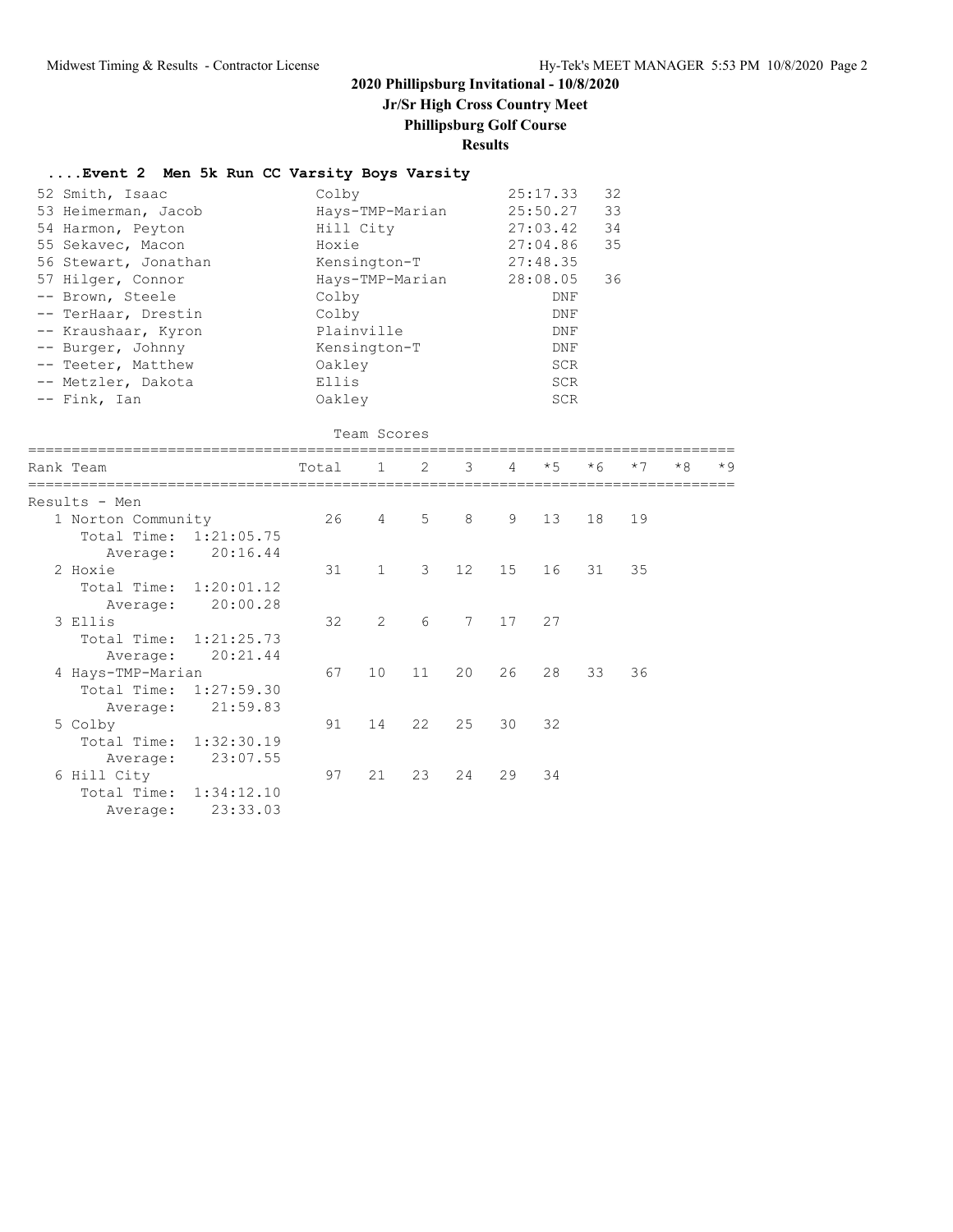## **2020 MCL Championships - 10/8/2020 Jr/Sr High Cross Country Meet**

**Phillipsburg Golf Course**

**Results**

### **Event 2 Men 5k Run CC Varsity Boys Varsity**

|                                  |                           | ======================= |                |
|----------------------------------|---------------------------|-------------------------|----------------|
| Name                             | Year School               | Finals                  | Points         |
| Results - Men                    |                           |                         |                |
| 1 Giefer, Wyndom                 | Trego Community           | 17:27.13                |                |
| 2 Friess, Gabriel                | Hoxie                     | 17:45.11                | 1              |
| 3 Pyle, Samuel                   | Ellis                     | 18:33.13                | $\mathfrak{D}$ |
| 4 McCullough, Chayse             | Plainville                | 18:58.63                |                |
| 5 Hamel, Jonathan                | Stockton                  | 19:07.72                |                |
| 6 Pinkerton, Sam                 | Phillipsburg              | 19:12.53                |                |
| 7 Diercks, Connor                | Hoxie                     | 19:47.57                | 3              |
| 8 Urban, Mason                   | Norton Community          | 19:59.49                | $\overline{4}$ |
| 9 Wildeman, Rylan                | Norton Community          | 20:02.60                | 5              |
| 10 Lindsey, Cameron              | Stockton                  | 20:09.54                |                |
| 11 Moon, Eric                    | Phillipsburg              | 20:10.25                |                |
| 12 Bieker, Matthew               | Ellis                     | 20:15.32                | 6              |
| 13 Schoenberger, Tyler           | Oakley                    | 20:19.69                |                |
| 14 Shaw, Clay                    | Ellis                     | 20:21.20                | 7              |
| 15 Goss, Riley                   | Norton Community          | 20:21.25                | 8              |
| 16 Willour, Matt                 | Norton Community          | 20:42.41                | 9              |
| 17 Weber, RJ                     | Oakley                    | 20:44.16                |                |
| 18 Shellito, Landon              | Smith Center              | 20:53.98                |                |
| 19 Binder, Braydon               | Hays-TMP-Marian           | 20:56.08                | 10             |
| 20 Davis, Landen                 | Phillipsburg              | 20:57.23                |                |
| 21 Becker, Caden                 | Hays-TMP-Marian           | 21:01.37                | 11             |
|                                  | Hoxie                     | 21:03.41                | 12             |
| 22 Cooper, Zach                  |                           | 21:09.65                | 13             |
| 23 Simmons, Heath                | Norton Community<br>Hoxie | 21:25.03                | 14             |
| 24 Epp, Kane<br>25 Gleason, Levi | Hoxie                     | 21:55.39                | 15             |
|                                  | Plainville                | 22:06.25                |                |
| 26 Garvert, Michael              | Ellis                     | 22:16.08                |                |
| 27 Carroll, Austin               |                           |                         | 16<br>17       |
| 28 Atwell, Leron                 | Norton Community          | 22:25.45<br>22:31.01    |                |
| 29 Musquiz, Darian               | Norton Community          |                         | 18             |
| 30 Valencia, Mario               | Hays-TMP-Marian           | 22:31.94                | 19<br>20       |
| 31 Elliott, Cade                 | Hill City                 | 22:51.52                | 21             |
| 32 Budig, Dylan                  | Hill City                 | 23:18.50                |                |
| 33 Long, Trenton                 | Hill City                 | 23:23.29                | 22             |
| 34 Stecklein, Nathan             | Hays-TMP-Marian           | 23:29.91                | 23             |
| 35 Runnalls, Sean                | Oakley                    | 23:37.28                |                |
| 36 Cross, Jackson                | Russell                   | 23:47.90                |                |
| 37 Shepard, Quinton              | Ellis                     | 23:52.95                | 24             |
| 38 Birdsall, Jay                 | Plainville                | 24:04.21                |                |
| 39 Krug, Charlie                 | Russell                   | 24:16.03                |                |
| 40 Holmes, Seamus                | Hays-TMP-Marian           | 24:33.88                | 25             |
| 41 Gansel, Dylan                 | Hill City                 | 24:38.79                | 26             |
| 42 Lampert, Tyler                | Russell                   | 25:14.65                |                |
| 43 Walker, Owen                  | Hoxie                     | 25:17.32                | 27             |
| 44 Heimerman, Jacob              | Hays-TMP-Marian           | 25:50.27                | 28             |
| 45 Harmon, Peyton                | Hill City                 | 27:03.42                | 29             |
| 46 Sekavec, Macon                | Hoxie                     | 27:04.86                | 30             |
| 47 Hilger, Connor                | Hays-TMP-Marian           | 28:08.05                | 31             |
| -- Burger, Johnny                | Kensington-T              | XDNF                    |                |
| -- Brown, Steele                 | Colby                     | XDNF                    |                |
| -- TerHaar, Drestin              | Colby                     | XDNF                    |                |
| -- Kraushaar, Kyron              | Plainville                | DNF                     |                |